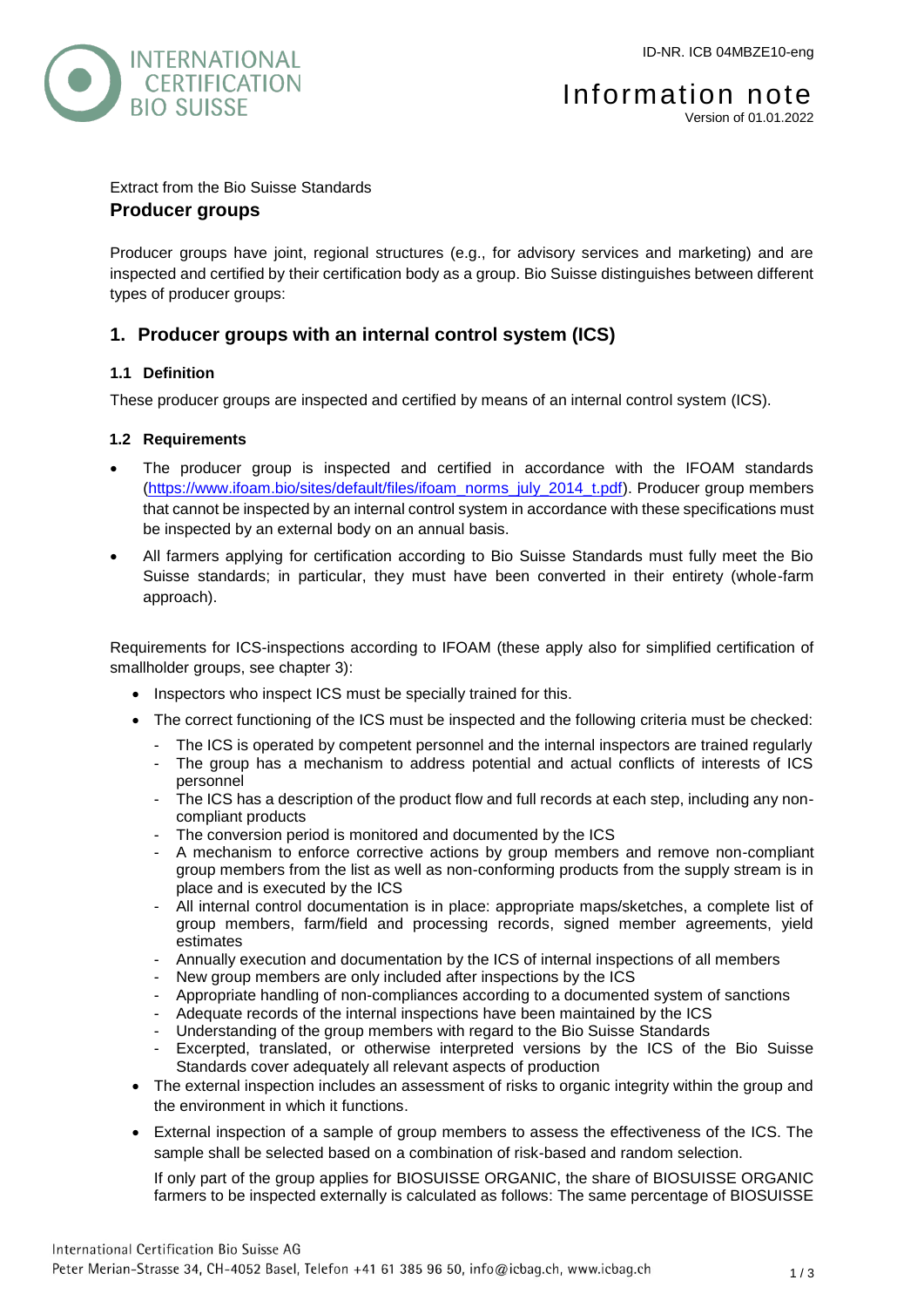

ORGANIC farmers from the whole group has to be used to determine the percentage of BIOSUISSE ORGANIC farmers to be inspected externally.

#### **All large farms (> 25 hectares of cultivated area) must be inspected annually by the external inspection body.**

- To conduct the external inspection with the relevant ICS documents to hand.
- To compare the results of the internal control with the results of the external inspection.
- To perform and evaluate witness audits of internal control inspections.
- The entire group shall be held responsible for the compliance of all farmers.
- The external inspection body needs to have a clear sanctions policy in case of noncompliance by the group and/or its members. Failure by the ICS to detect and act upon non-compliances shall result in sanctions being imposed on the group as a whole.
- Certification shall not be granted or shall be revoked if the ICS is not functioning properly or is systematically failing.

# **2. Producer groups without an internal control system**

### **2.1 Definition**

These producer groups are not inspected and certified by means of an internal control system.

#### **2.2 Requirements**

- Members of a producer group without an internal control system who are put forward for certification according to Bio Suisse standards must fully meet the Bio Suisse requirements.
- Members of a producer group without an internal control system must all be individually inspected by the certification body on an annual basis. The ICB 'Checklist for producer groups' (excel-file) may thereby be filled out and submitted.

# **3. Simplified certification of smallholder groups**

#### **3.1 Definition**

Bio Suisse aims to ease market access for smallholder groups and to give them an advantage over large farming operations. Smallholder groups in developing countries within and outside of Europe (according to the OECD/DAC list) or subgroups of the same can therefore apply for simplified certification. The advantage of simplified certification is that Bio Suisse conditions need not be completely met. Smallholder groups with or without ICS can benefit from simplified certification.

#### **Smallholder groups are producer groups that meet the following criteria:**

- At least 50% of the farmers have 0 to 5 ha of utilised agricultural area (UAA).
- At least 70% of the farmers have 0 to 10 ha of utilised agricultural area.
- At least 95% of the farmers have less than 25 ha of utilised agricultural area (whereby the yield obtained by farmers who have more than 25 ha of utilised agricultural area does not comprise more than 25% of the producer group's total yield).

Dividing operations into smaller operating units for the purpose of meeting the Bio Suisse definition of smallholder groups is not permissible.

At the request of the inspection body, the acreage of the crop to be certified can be used as a basis for calculating the composition of the smallholder group rather than the utilised agricultural area.

At the request of the certification body and in justified cases, exemptions may be granted from the requirements regarding the sizes of the operations in the group as specified above.